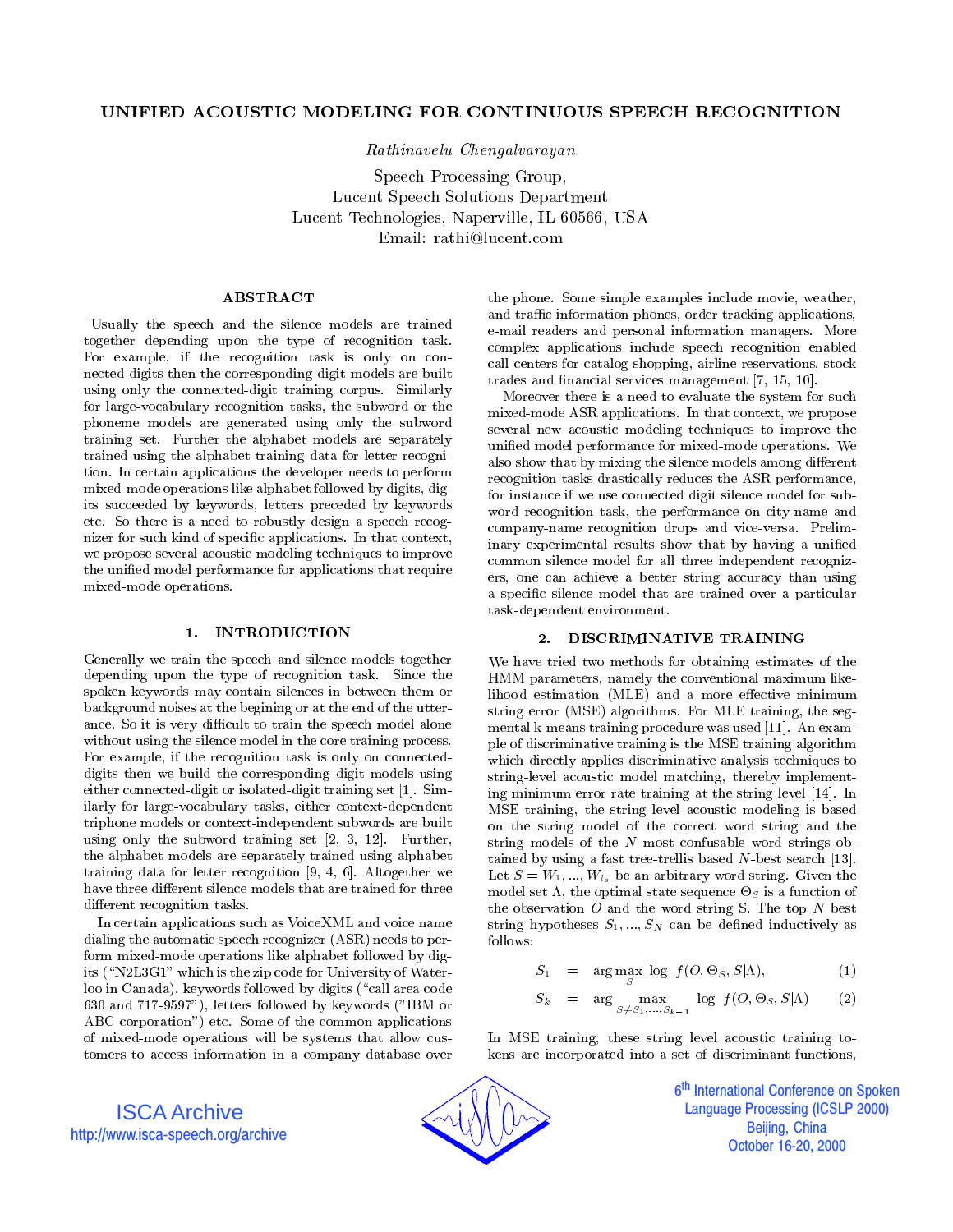specially designed for representing string errors. This is achieved through the following four steps:

1. Discriminant function in MSE training is defined as

$$
g(O, S_k, \Lambda) = \log f(O, \Theta_{S_k}, S_k | \Lambda), \qquad (3) \qquad \frac{d}{d}
$$

where  $O = O_1, ..., O_T$  is the observation feature vector sequence of length  $T$  from the training speech samples, Sk is the k-th best string, is the HMM set used in the State decomposition of the optimization state sequence of the  $k$ -th string given the model set  $\Lambda$ , and  $\log f(O, \Theta S_k, \Theta k | \Lambda)$  is the related log-likelihood score on the optimal path of the k-th string. For the correct string  $S_c$ , the discriminant function is given by

$$
g(O, S_c, \Lambda) = \log f(O, \Theta_{S_c}, S_c | \Lambda), \qquad (4)
$$

where Sc is the correct string,  $\sim$  c is the optimal alignment path and log  $f(O, \Theta S_c, S_c | \Lambda)$  is the corresponding log-likelihood score. These discriminant functions depend on both the model set  $\Lambda$  and the particular word string  $S$  under consideration. In ML-based training approach, the model parameter estimate is based only on the correct string model given in equation (4). The discriminative information existing in the competing string models described in equation (3) is generally not used.

2. The misclassication measure is determined by

$$
d(O, \Lambda) = -g(O, S_c, \Lambda) + \log \left( \frac{1}{N-1} \sum_{S_k \neq S_c} e^{g(O, S_k, \Lambda)} \right)
$$

which provides an acoustic confusability measure between the correct and competing string models.

3. The loss function is defined as

$$
l(O, \Lambda) = \frac{1}{1 + e^{-\gamma d(O, \Lambda)}}, \qquad (5)
$$

where  $\gamma$  is a positive constant, which controls the slope of the sigmoid function.

4. The model parameters are updated sequentially ac cording to the generalized probabilistic descent algorithm such that

$$
\Lambda_{n+1} = \Lambda_n - \epsilon \nabla l(O, \Lambda), \tag{6}
$$

n is the parameter set at the nth iteration, ri(O; ) is  $\rho$ the gradient of the loss function for the training sample O which belongs to the correct class c, and is a small positive learning constant.

In this paper, we report only the results obtained by sequential training. During the model training phase, we call one complete pass through the training data set as an epoch. For the case of string-by-string training, model parameters are updated several times over an epoch.

#### 3. SPEECH DATA

The experimental results are based on a continuous speech database containing speech utterences recorded over the telephone network in a U.S. wide data collection covering the different dialect regions. Male and female speakers were fairly equally represented. The connected-digit training and testing set are valid digit strings, totaling 7282 and 13114 strings for training and testing, respectively. The subword training set consists of 9865 generic phrases and the cityname testing set contains 3620 spontaneous utterences of city name followed by either a state or a country name, for example, *Beijing China*. There are about 448 unique citynames in this testing set. The company-name testing set contains 11552 spontaneous utterences of company names from 843 speakers and 6923 unique names. The alphabet corpus contains about 12638 strings for training and 3629 strings for testing.

## 4. FEATURE EXTRACTION

The speech input is sampled at 8kHz and preemphasized using a first-order filter with a coefficient of 0.95. The samples are blocked into overlapping frames of 30 msec in duration, where the overlap is set to 20 msec. Each frame is windowed with a Hamming window and then processed using a 10th-order LPC analyzer. The LPC coefficients are then converted to cepstral coefficients, where only the first 12 coefficients are retained. The basic recognizer feature set consists of 36 features that includes the 12 liftered cepstral coefficients and their first and second order derivatives [1]. coecients and their rst and second order derivatives [1]. Besides the cepstral based features, the normalized energy  $(g(O, S_k, \Lambda))$  contour and its first and second order time derivatives are  $\left(\frac{1}{-1}\sum e^{g(O,S_k,\Lambda)}\right)$  contour and its first and second order time derivatives are sented by a vector of 39 features. Note that the computation of all the higher order coefficients is performed over a segment of five frames. Since the signal has been recorded under various telephone conditions and with different transducer equipment, each cepstral vector was further processed using the one-level cepstral mean subtraction method in order to reduce the effect of channel distortion [5].

### 5. HMM ARCHITECTURES

The connected-digit recognizer models each word in the vo cabulary by a set of left-to-right continuous mixture density HMM using context-dependent head-body-tail models [1]. Each word in the vocabulary is divided into a head, a body, and a tail segment. To model inter-word coarticulation, each word consists of one body with multiple heads and multiple tails depending on the preceding and following contexts. In this paper, we model all possible inter-word coarticulation, resulting in a total of 276 context-dependent sub-word models. Both the head and tail models are repre sented with 3 states, while the body models are represented with 4 states, each having 8 mixture components. This con guration results in a total of 276 models, 837 states and 3904 mixture components.

The subword model set used in the recognition consists of 41 context independent units [8]. Each subword is modeled by a three state left-to-right continuous density HMM with only self and forward transitions. A mixture of Gaussians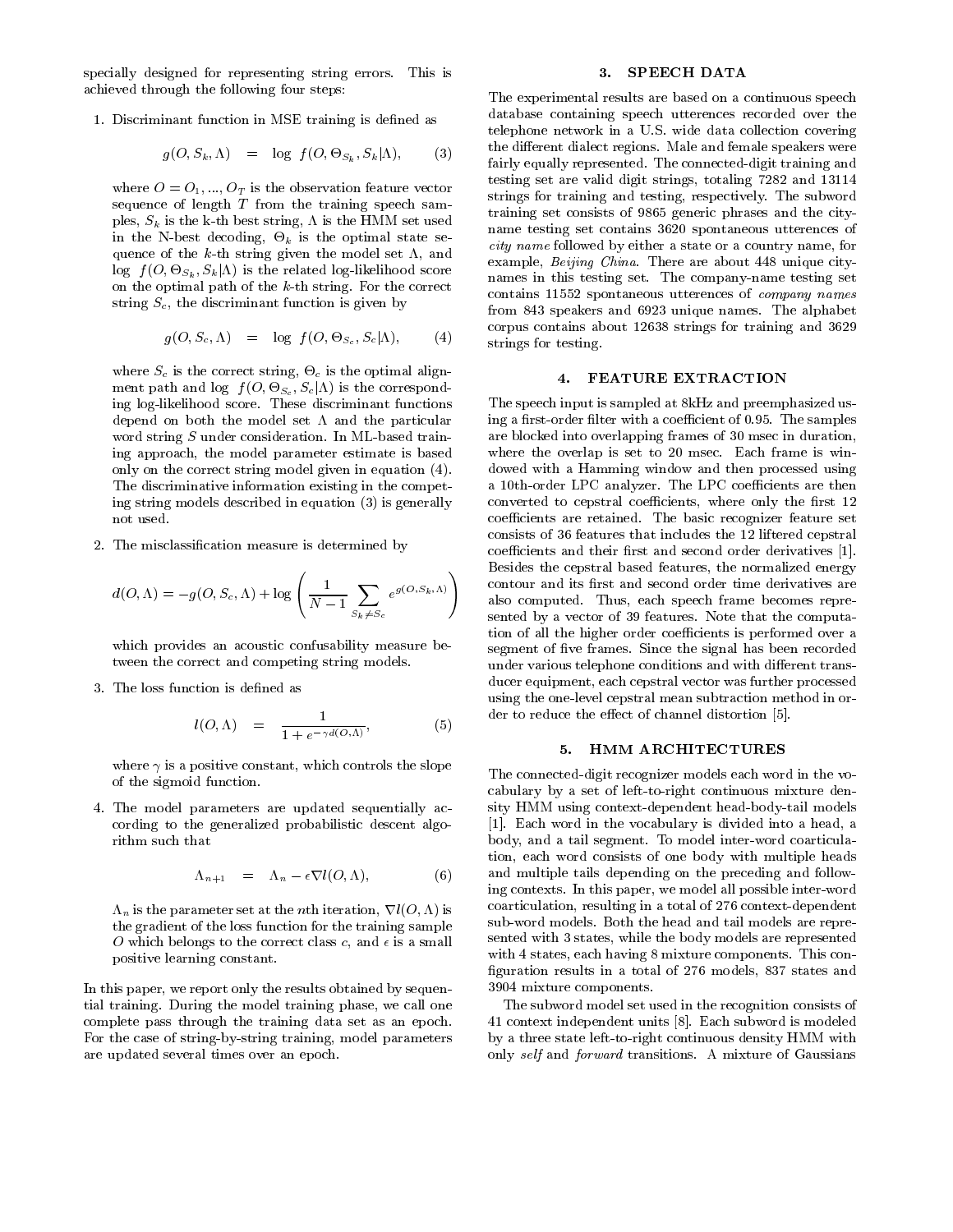

Figure 1. Block diagram of feature analysis using signal conditioned MSE training.

with diagonal covariances is employed to estimate the density function for each state. A maximum of 16 mixtures per state is allowed [2, 8]. The silence/background is modeled with a single state, 32 Gaussian mixture HMM. Furthermore no transition probabilities are used. The lexical rep resentations of the sentences are obtained by preprocessing the sentence orthographic transcriptions through a text-tospeech front end. The grammar used in the recognition is the standard namelist grammar (pick a best candidate from a list of N recognized candidates).

The acoustic models are continuous density, context independent, left-to-right HMMs with each letter of the alphabet being modeled as a separate unit. Vowels and con sonants are all modeled with 10 states, where each state is modeled as a mixture of 8 Gaussians and the speech background is modeled with a single state, 32 mixture silence HMM [4, 9]. All the initial model sets were trained using one-iteration of conventional maximum likelihood training procedure  $[11]$ . We then applied five iterations of MSE training to the initial boot model with null grammar and the number of competing string models was set to four. The MSE training as discussed in section 2 is applied to each training utterance with or without silence skipping depending upon the model building process. In some special cases the initial speech models are updated during MSE training but the silence model is untouched. Silence is modeled with a single state model having 32 mixture compo nents. Training included updating all the parameters of the model, namely, means, variances, mixture gains and duration statistics. The integration of feature analysis and the modeling process with overlapping in the signal conditioning is illustrated in Figure 1.

#### 6. 6. UNIFIED ACOUSTIC MODELING

Different ways of building an unified acoustic models for mixed-mode application are described below:

| Model      | $Conn$ $Di$ | City_Name | Comp_Name |
|------------|-------------|-----------|-----------|
| <b>BSM</b> | 93.80%      | 96.22%    | 92.65%    |
| CSM        | 93.80%      | 94.53%    | 88.31%    |
| <b>SSM</b> | 88.12%      | 96.22%    | 92.65%    |
| <b>ASM</b> | 90.01%      | 95.53%    | 90.91%    |
| <b>USM</b> | 90.88%      | 96.34%    | 92.50%    |
| GSM        | 92.56%      | 95.43%    | 91.10%    |
| <b>SSM</b> | 93.53%      | 96.49%    | 92.63%    |

Table 1. string accuracy for an unknown-length grammar-based U.S. English connected-digit and large-vocabulary recognition tasks as a function of model type.

- Benchmark Silence Model (BSM): Each model set has its own silence model built using five iterations of MSE algorithm. Totally we have three silence models, one for connected digits, one for subword tasks and one for alphabet recognition. For each task one can explicitly pick the appropriate silence model so that the best result can be obtained.
- Connected-Digit Silence Model (CSM): We built the individual model set with a common connected digit silence. This is same as BSM but with a single connected digit silence model for all three recognition tasks.
- Subword Silence Model (SSM): We built the individual model set with a common subword silence. This is same as CSM but with a global subword silence.
- Alphabet Silence Model (ASM): This is same as CSM but with a global alphabet silence model.
- Grammar-Based Silence Model (GSM): This is same as BSM but the silence model is picked-up based on the grammar constraint. By default it uses the connecteddigit silence for decoding. If there is a transition from digits to subword then the subword silence model is picked during likelihood calculation. Similarly if there is a transition from digits to alphabet then the alphabet silence is picked up during decoding. So GSM is different from BSM in the sense that GSM doesn't need an explicit silence selection, it does automatically through the incoming grammar constraint. Sometimes we call this selective method as context-dependent silence picking.
- Silence Skip Model (SSM): The adaptation algorithm consists of the following two steps:
	- 1. Step 1: Train an universal silence model from an uniform pool of common segments obtained by using all the available connected-digit, subword, and alphabet training data. The background (silence) is modeled with a single state, 32 Gaussian mixture HMM using a few iterations of K-means clustering algorithm [11].
	- 2.  $Step 2$ : Perform five iterations of MSE training algorithm using the universal silence model that was built in step 1 on each set of speech models independently. In this study we have three sets of speech models: 276 head-body-tail connecteddigit models; 41 subword models; and 27 alphabet